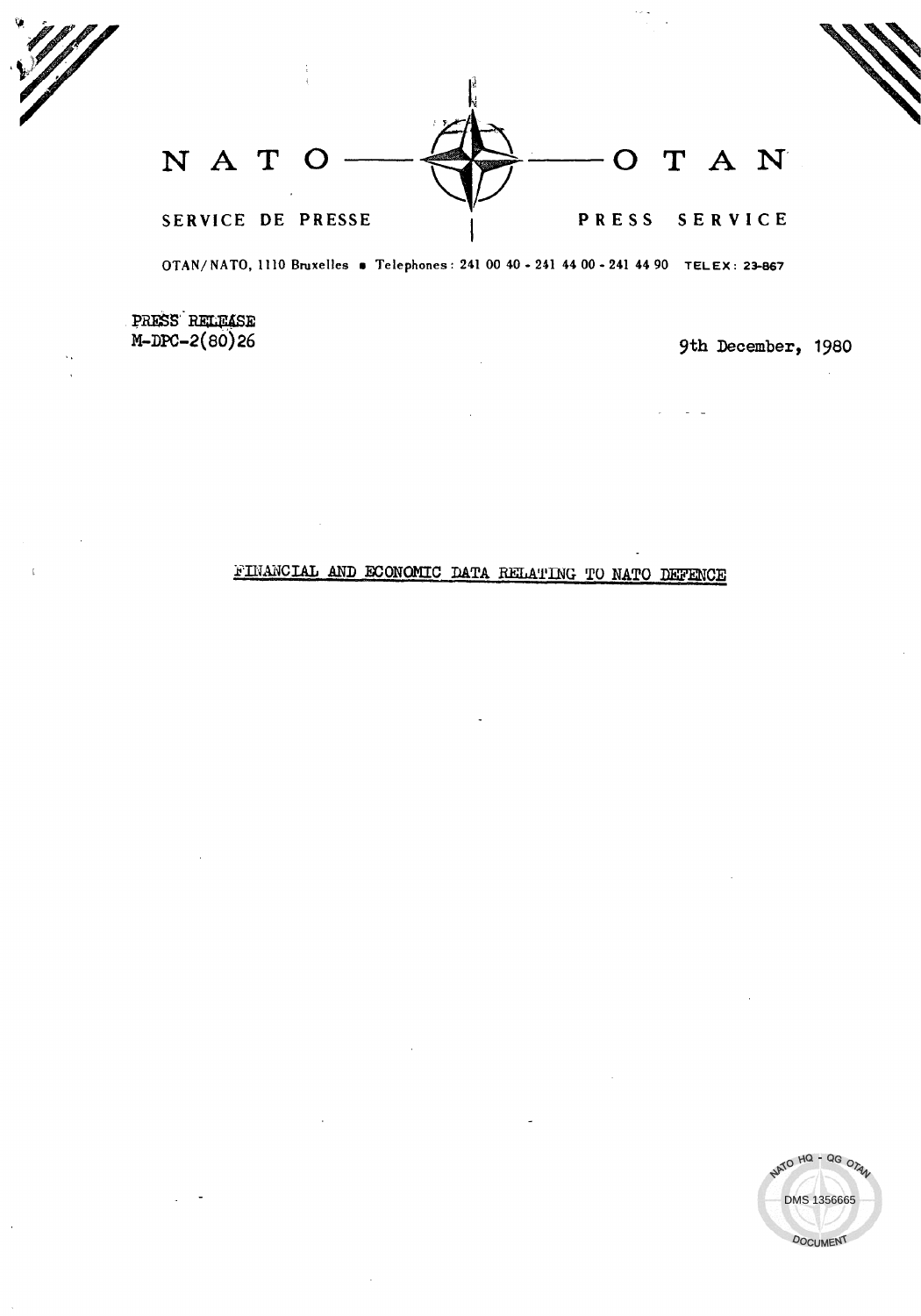#### DEFENCE EXPENDITURES OF NATO CODNTRLES

# 1949 - 1980

The figures given in Table I represent payments actually made or to be made during the course of the calendar year. They are based on the NATO definition of defence expenditures. In view of the differences between this and national definitions, the figures shown ' may diverge considerably from those which are quoted by national authorities or given in national budgets.

The figures relating to the United States and Canada include expenditures for military aid programmes. The figures shown for European NATO countries do not include the value of end-items received under military aid programmes from the United States and Canada.

-France is a member of the Alliance without belonging to the integrated military structure; the relevant figures are indicative only.

-2-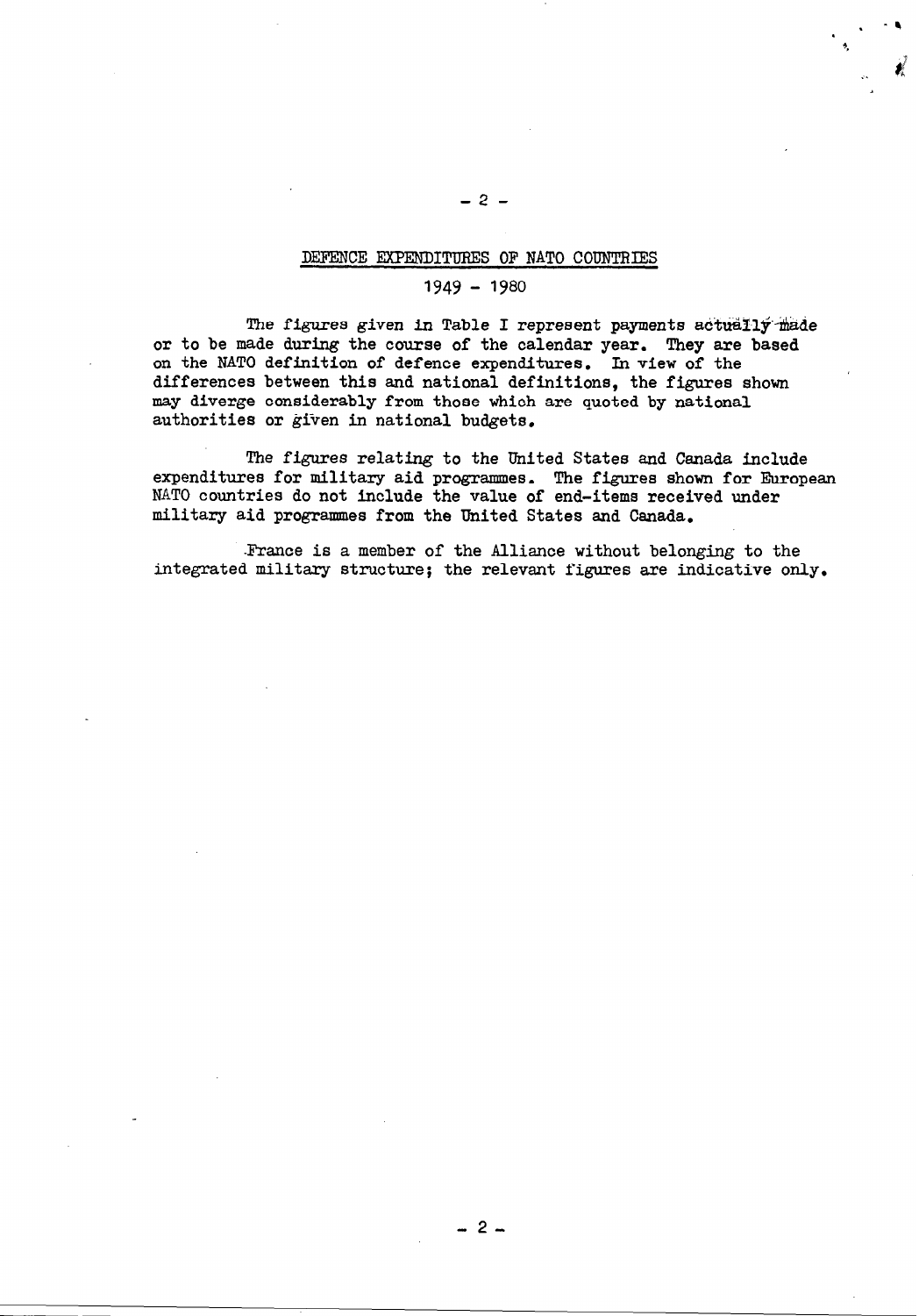# TABLE I

TOTAL DEFENCE EXPENDITURES OF NATO COUNTRIES

(Current prices)

|                                     |                           | Actual              |        |                |         |         |         |         |         |         |         |         |         | Forecast                                      |
|-------------------------------------|---------------------------|---------------------|--------|----------------|---------|---------|---------|---------|---------|---------|---------|---------|---------|-----------------------------------------------|
| Country                             | Currency Unit             | 1949                | 1954   | 1970           | 1971    | 1972    | 1973    | 1974    | 1975    | 1976    | 1977    | 1978    | 1979    | 1980                                          |
| (0)                                 | (1)                       | (2)                 | (3)    | (4)            | (5)     | (6)     | (7)     | (8)     | (9)     | (10)    | (11)    | (12)    | (13)    | (14)                                          |
| Belgium                             | Million Belgian Francs    | 8,273               | 20,707 | 37,388         | 40.654  | 45.183  | 50,533  | 57,739  | 70,899  | 81,444  | 89,480  | 99,726  | 106,472 | 115,437                                       |
| Canada                              | Million Canadian \$       | 372                 | 1,771  | 2,061          | 2,131   | 2,238   | 2,405   | 2,862   | 3,127   | 3,589   | 4,124   | 4,662   | 4,825   | 5,130                                         |
| Denmark<br>$\overline{\phantom{a}}$ | Million Danish Kroners    | 360                 | 885    | 2,757          | 3,195   | 3,386   | 3,520   | 4,439   | 5,281   | 5,680   | 6,343   | 7,250e  | 7,990   | $\bullet$ $\bullet$                           |
| France (a)                          | Million France            | 4,787               | 11,710 | 32,672         | 34,907  | 37,992  | 42,284  | 47,878  | 55.872  | 63.899  | 73,097  | 84,042  | 95,481  | 110,394                                       |
| Germany (b)                         | Million DM                | $\bullet$ $\bullet$ | 6,287  | 22,573         | 25,450  | 28,720  | 31,908  | 35,644  | 37.589  | 38,922  | 40,184  | 43,019  | 45,415  | 48,531                                        |
| Greece                              | Million Drachmae          | 1,630               | 3,428  | 14,208         | 15,480  | 17,211  | 19,866  | 24,126  | 43,820  | 48,466  | 65,800  | 76,106  | 82,301  | 90,000                                        |
| Italy                               | Milliard Lira             | 301                 | 543    | 1,562          | 1,852   | 2,162   | 2,392   | 2,852   | 3,104   | 3.608   | 4.533   | 5,301   | 6,468   | 7.450                                         |
| Luxembourg                          | Million Luxembourg France | 112                 | 565    | 416            | 442     | 517     | 601     | 710     | 836     | 983     | 1,029   | 1,154   | 1,242   | 1,476                                         |
| Netherlands                         | Million Guilders          | 680                 | 1,583  | 3.909          | 4,394   | 4,886   | 5,360   | 6,144   | 7,119   | 7,662   | 9.092   | 9,146   | 10,106  | 10,409                                        |
| Norway                              | Million Norwegian Kroners | 370                 | 1,141  | 2,774          | 3,022   | 3,239   | 3,505   | 3,938   | 4,771   | 5,333   | 5,934   | 6,854   | 7,362   | 8,248                                         |
| Portugal                            | Million Escudos           | 1,419               | 2,100  | 12,538         | 14,699  | 16,046  | 16,736  | 25,108  | 19,898  | 18,845  | 22,082  | 27,354  | 34,343  | 42,159                                        |
| Turkey                              | Million Liras             | 556                 | 934    | 6,237          | 8,487   | 9,961   | 12,192  | 15,831  | 30,200  | 40,691  | 49.790  | 66,239  | 94,034  | 169,469                                       |
| United Kingdom                      | Million f. Sterling       | 779                 | 1,569  | 2,444          | 2,815   | 3,258   | 3,512   | 4,160   | 5,165   | 6,132   | 6,810   | 7,616   | 9,029   | 11,306                                        |
| United States                       | Million US \$             | 13,503              | 42,786 | 77,854         | 74,862  | 77,639  | 78,358  | 85,906  | 90.948  | 91,013  | 100.925 | 109,247 | 122,279 | 140,513                                       |
| Area                                |                           |                     |        |                |         |         |         |         |         |         |         |         |         |                                               |
| Europe (c)<br><b>NATO</b>           | Million US &              | 4,838               | 11,756 | 24,464         | 27,990  | 33,602  | 40,716  | 45,999  | 55,360  | 55,670  | 62,737  | 76,394  | 91,791  | $\bullet\hspace{0.1cm} \bullet\hspace{0.1cm}$ |
| Total North America                 | Million US &              | 13,875              | 44,557 | 79,821         | 76,973  | 79,898  | 80,761  | 88,832  | 94,023  | 94,653  | 104,803 | 113,334 | 126,398 | 144,919                                       |
| (c)<br>Total NATO                   | Million US &              | 18,713              |        | 56,313 104,285 | 104,963 | 113,500 | 121,477 | 134,831 | 149,383 | 150,323 | 167,540 | 189,728 | 218,189 | $\bullet$ $\bullet$                           |

#### Notes :

a. France is a member of the Alliance without belonging to the integrated military structure; the relevant figures are indicative only.

b. Before it acceded to the North Atlantic Treaty Organisation (May 1955), Germany contributed to the defence budgets of certain NATO countries by the payment of occupation costs; moreover, it bore certain other costs which also fall within the NATO definition of defence expenditures. In addition to defence expenditures (NATO definition), the German Authorities are obliged to incur large annual expenditures for Berlin owing to the exceptional situation of this city and the need, in the interests of the defence of the free world, to ensure its viability. These expenditures, which are not included in the figures given above since they do not come within the NATO definition, are forecast to be 12,861 million DM in 1980.

c. These totals are based on the currency exchange rates in force during the years concerned. This means that the trends shown are affected, to varying degrees, by the changes which have taken place in national exchange rates against the US dollar. Direct comparisons between figures for different years must therefore be made with caution, the more so because, due to the impact of price and salary increases, the figures on this table give only an imperfect view of the real trend in the defence effort of countries. It should be noted, that for 1949, the total figures do not take into account the German expenditures.

.. Information not available.

e. Estimate.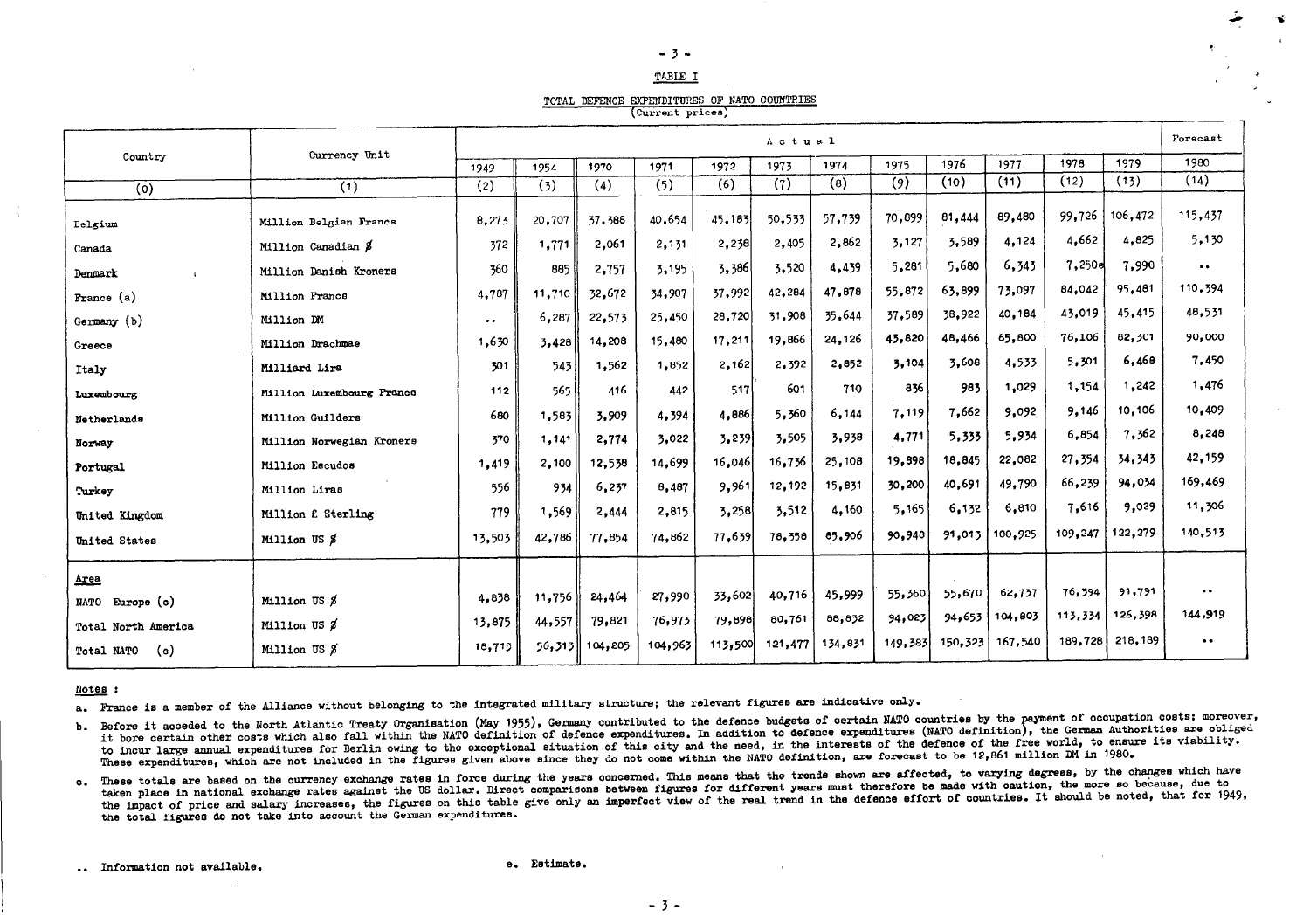| Country           | Average<br>1970-1974 | 1975 | 1976    | 1977    | 1978             | 1979             | 1980(e)             |
|-------------------|----------------------|------|---------|---------|------------------|------------------|---------------------|
| $\left( 0\right)$ | $\left(1\right)$     | 2)   | (3)     | (4)     | $\overline{(5)}$ | $\mathcal{F}(6)$ | $(\overline{7})$    |
| Belgium           | 2,8                  | 3.1  | 3.1     | 3.1     | 3.3              | 3.3              | 3.3                 |
| Denmark           | 2.2                  | 2.4  | 2.2     | 2.2     | 2.3              | 2.3              | $\bullet\; \bullet$ |
| (a)<br>France     | 3.9                  | 3.8  | 3.8     | 3.9     | 3.9              | 3.9              | 4.0                 |
| Germany (b)       | 3.5                  | 3.6  | 3.5     | 3.4     | 3.4              | 3.3              | 3.3                 |
| Greece            | 4.4                  | 6.5  | 5.9     | 6.8     | 6.6              | 5.8              | 5.2                 |
| Italy             | 2.7                  | 2.5  | 2.3     | 2.4     | 2.4              | 2.4              | 2.3                 |
| Luxembourg        | 0.8                  | 1.0  | 1.0     | 1.0     | 1.1              | 1.0              | 1.1                 |
| Netherlands       | 3.3                  | 3.4  | 3.2     | 3.5     | 3.2              | 3.4              | 3.3                 |
| Norway            | 3.2                  | 3.2  | 3.1     | 3.1     | 3.2              | 3.1              | 5.0                 |
| Portugal          | 6.9                  | 5.3  | 4.0     | 3.5     | 3.5              | 3.5              | 3.4                 |
| Turkey            | 4.2                  | 5.8  | 6.2     | 5.8     | 5.2              | 4.6              | 4.7                 |
| United Kingdom    | 5.0                  | 5.0  | 5.0     | 4.8     | 4.7              | 4.8              | 5.2                 |
| NATO Europe       | $3 - 7$              | 3.8  | 3.7     | 3.6     | 3.6              | 3.6              | $\bullet\bullet$    |
| Canada            | 2.1                  | 1.9  | 1.9     | 1.9     | 2.0              | 1.8              | 1.8                 |
| United States     | 6.7                  | 6.0  | $5 - 4$ | 5.3     | 5.2              | 5.2              | 5.5                 |
| Total NATO        | 5.2                  | 4.7  | 4.4     | $4 - 4$ | 4.3              | 4.3              | $\bullet$           |

TABLE II. DEFENCE EXPENDITURES AS PERCENTAGE OF GROSS DOMESTIC PRODUCT IN PURCHASERS' VALUES

 $-4-$ 

# Notes :

- France is a member of the Alliance without belonging to the integrated military  $a_{\bullet}$ structure; the relevant figures are indicative only.
- b. These percentages have been calculated without taking into account the expenditures on Berlin (see Note b., Table I); if these expenses were included, the percentage would be as follows :

| 1975: 4.4  |  | 1977:4.2  |  | 1979 : 4.1 |  |
|------------|--|-----------|--|------------|--|
| 1976 : 4.3 |  | 1978: 4.1 |  | 1960: 4.2  |  |

Information not available.  $\ddot{\bullet}$ 

### e. Estimate.

 $\mathcal{F}(\mathbf{q})$ 

 $-4 -$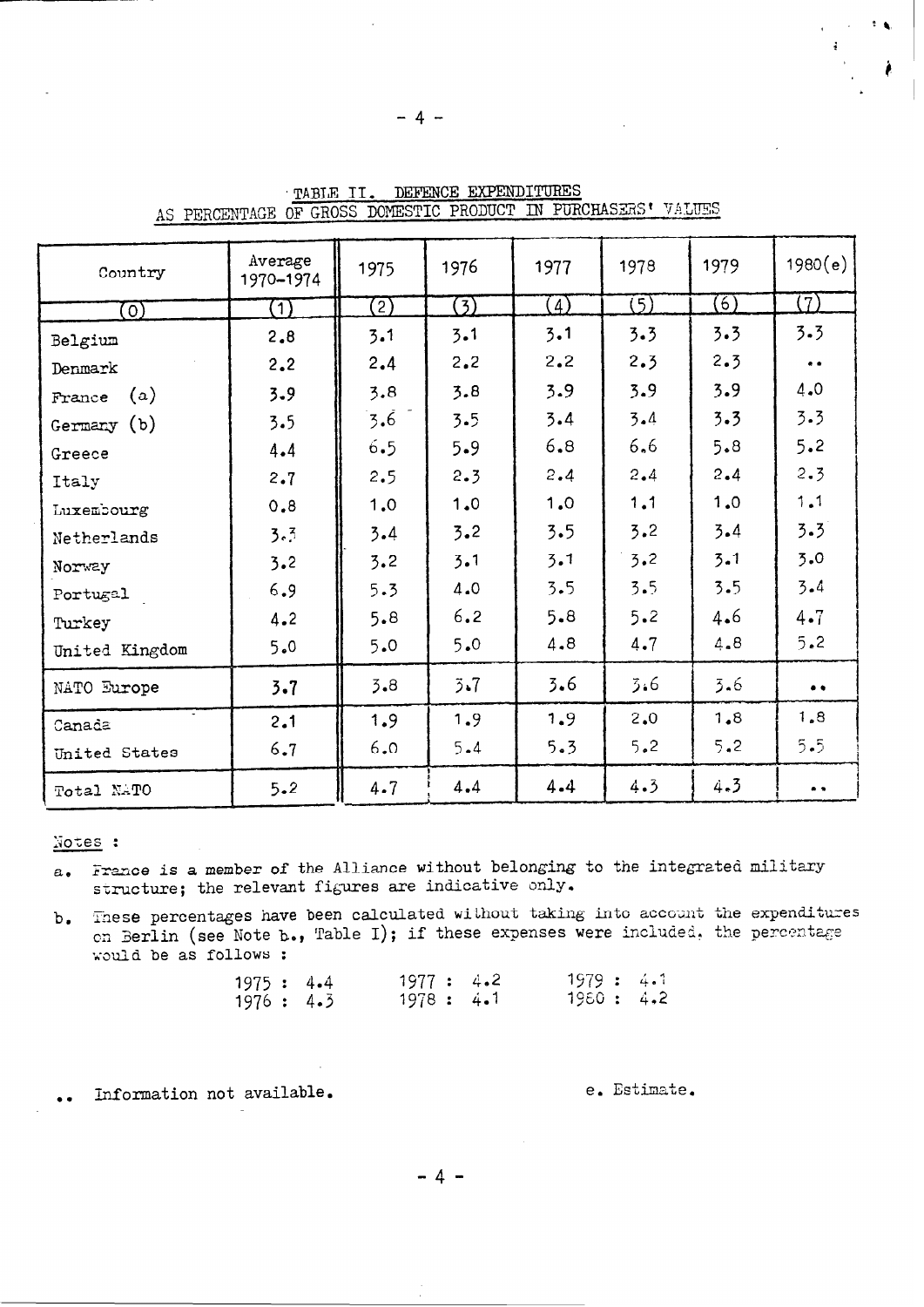| Country        |              |        | Gross Domestic Product Per Head                                                                                  | Defence Expenditures Per Head |         |         |                     |                     |                     |       |           |                    |
|----------------|--------------|--------|------------------------------------------------------------------------------------------------------------------|-------------------------------|---------|---------|---------------------|---------------------|---------------------|-------|-----------|--------------------|
|                | 1975         | -776   | 1377                                                                                                             | 1978                          | 1979    | (इ) 950 | 1975                | 1975                | 1977                | 1978  | 1979      | 1980(e)            |
| ত্যে           | $\mathbb{G}$ | 2)     | $\mathfrak{D}% _{T}=\mathfrak{D}_{T}\!\left( a,b\right) ,\mathfrak{D}_{T}=\mathfrak{D}_{T}\!\left( a,b\right) ,$ | A                             | 31      | ඟ       | 7)                  | $\left( 8\right)$   | (9                  | (10)  | (11)      | (12)               |
| Belgium        | 9,049        | 9,522  | 9,596                                                                                                            | 9,879                         | 10,103  | 10,222  | 281                 | 296                 | 303                 | 323   | 329       | 334                |
| Denmark        | 10,202       | 10,388 | 11,050                                                                                                           | 11,158                        | 11,521  | 11,425  | 237                 | 241                 | 248                 | 258   | 257       | 254                |
| France         | 8,042        | 8,409  | 8,622                                                                                                            | 8,874                         | 9,123   | 9,290   | 309 b               | 320 b               | 335 b               | 350 b | 358 b     | 371 b              |
| Germany        | 9,257        | 9,794  | 10,084                                                                                                           | 10,418                        | 10, 972 | 11.149  | 348 с               | 351 c               | 350 c               | 360c  | 366c      | 378 c              |
| Greece         | 2,988        | 3,136  | 3,209                                                                                                            | 3,375                         | 3,470   | 3,445   | 195                 | 184                 | 219                 | 222   | 201       | 179                |
| Iceland        | 8,715        | 8,941  | 9,376                                                                                                            | 9,770                         | 9,906   | 9,879   | $\bullet$ $\bullet$ | $\bullet$ $\bullet$ | $\bullet$ $\bullet$ |       | $\bullet$ | $\bullet\;\bullet$ |
| Italy          | 4,239        | 4,460  | 4,527                                                                                                            | 4,621                         | 4,834   | 4,984   | 105                 | 104                 | 108                 | 110   | 116       | 113                |
| Luxembourg     | 8,864        | 9,116  | 9,245                                                                                                            | 9,661                         | 9,868   | 9,966   | 90                  | 97                  | 94                  | 101   | 104       | 121                |
| Netherlands    | 8,631        | 9,013  | 9,172                                                                                                            | 9,342                         | 9,484   | 9,481   | 297                 | 292                 | 322                 | 303   | 317       | 314                |
| Norway         | 8,845        | 9,403  | 9,699                                                                                                            | 9,974                         | 10,253  | 10,691  | 297                 | 297                 | 300                 | 322   | 327       | 335                |
| Portugal       | 1,596        | 1,688  | 1,764                                                                                                            | 1,812                         | 1,877   | 1,930   | 84                  | 68                  | 63                  | 63    | 65        | 67                 |
| Turkey         | 1,124        | 1,188  | 1,210                                                                                                            | 1,216                         | 1,197   | 1,206   | 51                  | 63                  | 65                  | 63    | 62        | 63                 |
| United Kingdom | 5,105        | 5,294  | 5,367                                                                                                            | 5,537                         | 5,626   | 5,500   | 272                 | 270                 | 264                 | 262   | 267       | 276                |
| NATO Europe    | 5,985        | 6,266  | 6,385                                                                                                            | 6,546                         | 6,733   | 6,804   | 228                 | 230                 | 234                 | 238   | 242       | 246                |
| Canada         | 8,024        | 8,380  | 8,490                                                                                                            | 8,715                         | 8,878   | 8,666   | 168                 | 170                 | 174                 | 174   | 171       | 166                |
| United States  | 8,528        | 8,943  | 9,326                                                                                                            | 9,658                         | 9,796   | 9,598   | 503                 | 493                 | 493                 | 499   | 513       | 527                |
| Total NATO     | 7,049        | 7,386  | 7,609                                                                                                            | 7,841                         | 8,010   | 7,968   | 332                 | 329                 | 332                 | 337   | 344       | 352                |

#### TABLE III, GROSS DOMESTIC PRODUCT IN PURCHASERS' VALUES WO DEFENCE AXPENDINGERS PER CAPIEL, IN US \$ (a)

#### Notes :

a. All figures are expressed in 1978 prices; the national currencies have been converted into US \$ on the basis of the average exchange rates for 1978; since then, further changes in exchange rates have occurred and a certain amount of caution should be exercised in making comparisons.

b. France is a member of the Alliance without belonging to the integrated military structure; the relevant figures are indicative only.

c. These figures have been calculated without taking into account the expenditures on Berlin (see Note b., Table I); if these expenses were<br>included, the figures would be as follows: US \$ 408 for 1975, US \$ 418 for 1976, U US \$ 464 for 1980.

Information not available.  $\bullet\bullet$ 

 $\mathbf{I}$ 

e. Estimate.

 $-5 -$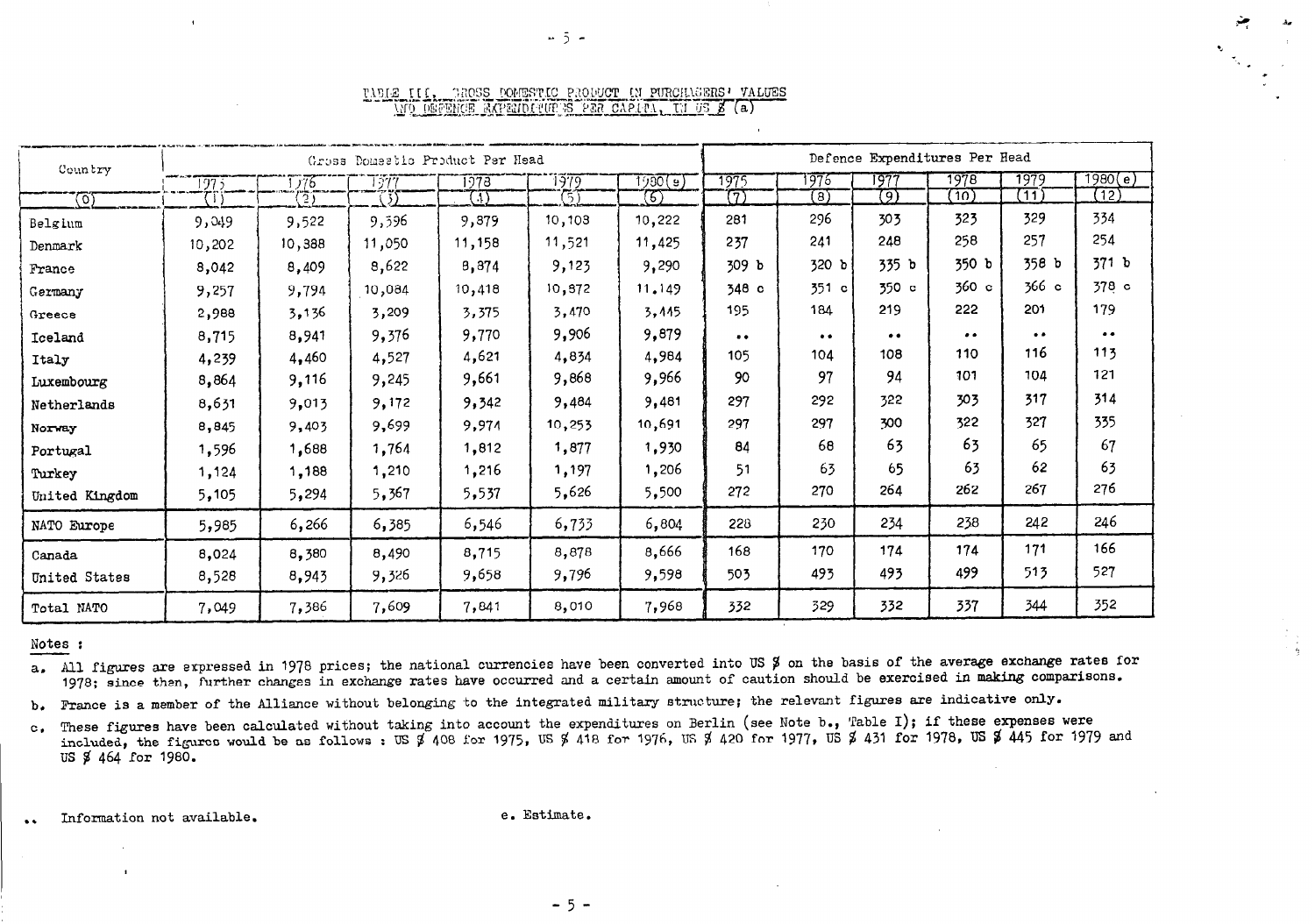| Country        | Average<br>1970-1974 | 1975 ou<br>1975/76 | 1976 ou<br>1976/77  | 1977<br>ou<br>1977/78 | 1978 ou<br>1978/79  | 1979 ou<br>1979/80 | $\frac{1980}{1980}/81$ <sup>(e)</sup> |
|----------------|----------------------|--------------------|---------------------|-----------------------|---------------------|--------------------|---------------------------------------|
| $\circ$        | (1)                  | $\left[2\right)$   | (3)                 | $\left(4\right)$      | (5)                 | (6)                | (7)                                   |
| Belgium        | 10.6                 | 9.0                | 11.0                | 11.9                  | 13.9                | 13.1               | 13.6                                  |
| Canada         | 7.3                  | 6.3                | 8.0                 | 8.5                   | 10.0                | 12.8               | 13.7                                  |
| Denmark        | 16, 8                | 19.0               | 19.4                | 21.8                  | 16.4                | 16.3               | 15.4                                  |
| Germany        | 11.9                 | 11.8               | 13.2                | 12.5                  | 13.0                | 13.7               | 14.2                                  |
| Greece         | $\bullet$            | $\bullet$          | $\bullet$ $\bullet$ | $\bullet\bullet$      | $\bullet$ $\bullet$ | $\bullet$          | $^{\circ}$                            |
| Italy          | 15.4                 | 13.9               | 1.3.1               | 15.3                  | 16.2                | 15.1               | 18.3                                  |
| Luxembourg     | 1.6                  | 1.0                | 3.4                 | 2.0                   | 1.7                 | 2,1                | 1.9                                   |
| Netherlands    | 12,8                 | 15.9               | 15.5                | 20.9                  | 18.3                | 20.1               | 17.9                                  |
| Norway         | 13.5                 | 11.6               | 11.4                | 14.2                  | 17.2                | 18.9               | 17.0                                  |
| Portugal       | 7.5                  | 1.9                | 1.9                 | 2.1                   | 1.8                 | 3.8                | 6.7                                   |
| Turquie        | 4.0                  | 25.2               | 28.5                | 21.9                  | 18.5                | 9.5                | 6.1                                   |
| United Kingdom | 17.0                 | 19.3               | 20.6                | 22.0                  | 23.0                | 23.2               | 24.1                                  |
| United States  | 21.1 b               | 17.5 <sub>b</sub>  | 17.4                | 17.5                  | 20.0                | 19.8               | 19.5                                  |

# TABLE IV. EQUIPMENT EXPENDITURES AS PERCENTAGE OF TOTAL DEFENCE EXPENDITURES (Fiscal Years) (a)

## Notes:

a. Calendar year for all countries except for Canada and the United Kingdom (Fiscal Year: April-March); Denmark (Fiscal Years 1975/76-1977/78: April-March; Fiscal Year 1978: April-December; Fiscal Year 1979 onwards: January-December); Turkey (Fiscal Year: March-February) and the United States (Fiscal Year 1975/76: July-June; Fiscal Year 1976/77 onwards: October-September).

 $b.$ Including Ammunition and Explosives.

Information not available.  $\overline{a}$ 

e. Estimate.

 $-6-$